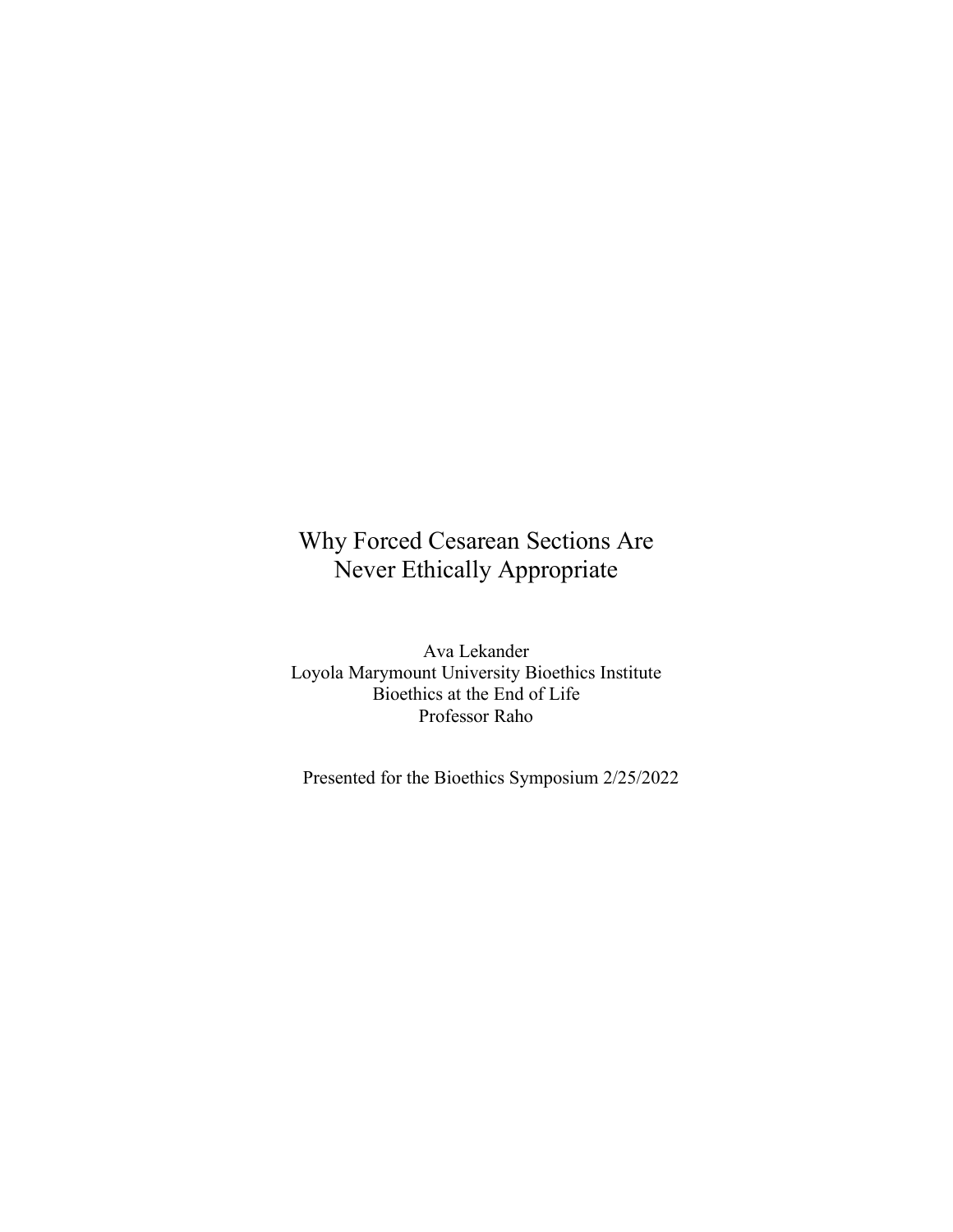Ava Lekander BIOE 6300 -01 Final Essay 17 December 2021

This paper will discuss the ethical concerns surrounding forced emergency cesarean sections (CS) when a viable fetus, mother, or both are at risk. First, I will discuss the various reasons why a woman may be opposed to the procedure and the medical reasons it may be necessary. Second, I will discuss cases in which a woman refused and was forced into CS. Finally, I will discuss the potential counterargument from the perspective of utilitarianism. The conflicting interests in balancing maternal autonomy with the duties of beneficence and nonmaleficence toward fetal life will be discussed. I will argue that the fundamental right to autonomy and maternal self-determination regarding treatment outweigh the unborn fetus's. Therefore, a woman should never forcibly be subject to a CS. I will support my thesis by discussing the primary importance of autonomy and justice, legal cases, and the opinions of the American Medical Association and the American College of Obstetrics and Gynecology.

In the vast majority of pregnancies, a woman will assume significant risk to protect the fetus's welfare. However, instances do arise in which the interests of the woman and the fetus are at odds, sometimes deemed maternal-fetal conflict. The Department of Obstetrics and Gynecology at the University of Nigeria Teaching Hospital in Enugu, Nigeria, studied the attitudes of women who refused CS delivery between 2004 and 2006. Sixty-two women refused recommended CS, and the reasoning was divided into five categories. Maternal fear of death during the surgery was the most commonly cited reason  $(n = 32)$ . Reasons cited for fear included the death of relatives during cesarean sections, unpleasant experiences with previous caesareans sections or unpleasant stories heard from other women. Desire to experience vaginal delivery (n  $= 31$ ) was another common reason for refusal due to the pervasive perception that CS was an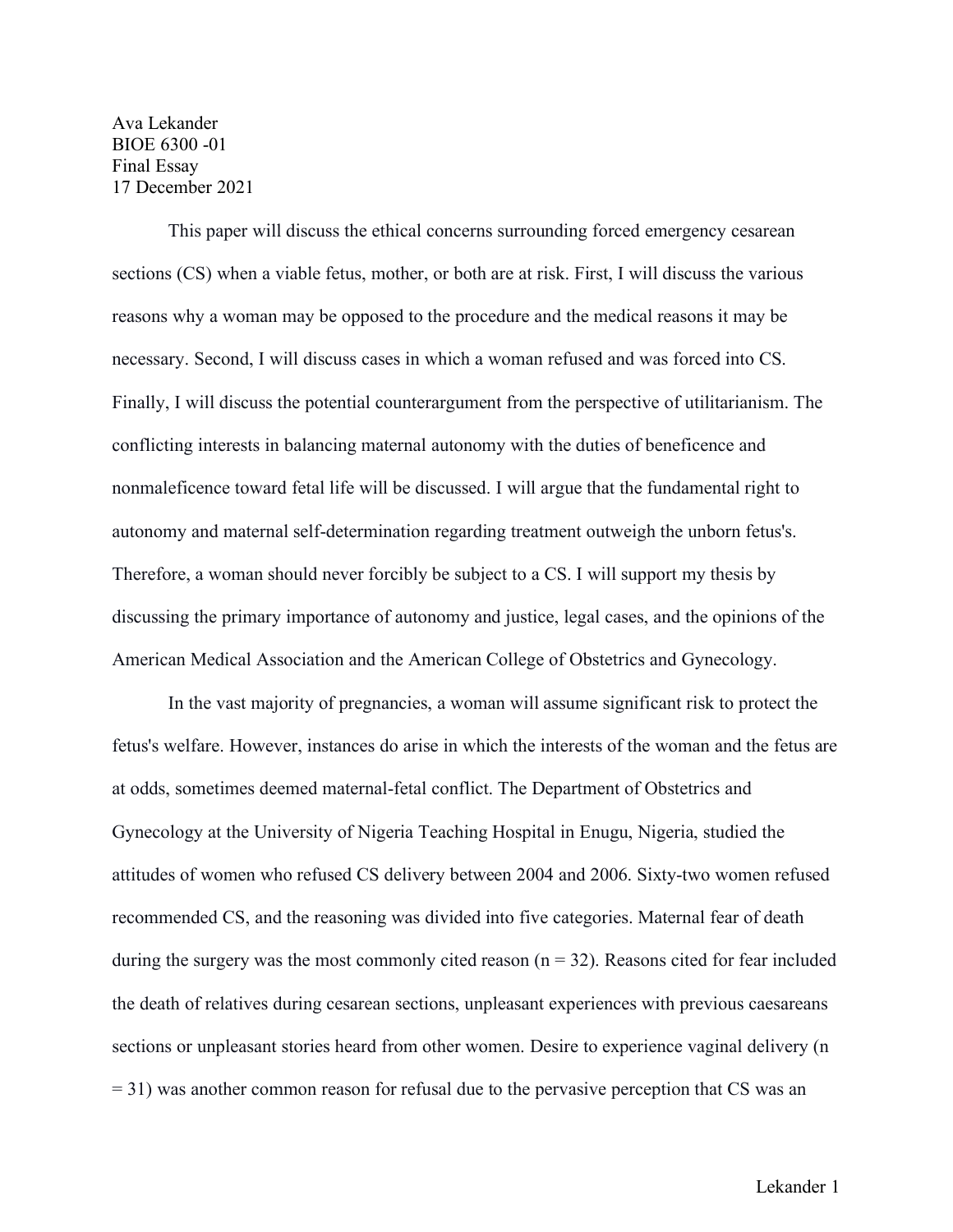indication of reproductive failure amongst Nigerian women. Twenty-four women stated that economic reasons accounted for the refusal of CS. Thirteen women gave inadequate counseling as a reason for cesarean refusal. Responses categorized in this group included claims of not being informed of the CS earlier in the course of care or complaints of uncaring attitudes of the treating obstetrician. Religious belief was the least common reason for refusing CS, with only one woman citing this as the reason (Chigbu, 1263). The Nigerian studies report that aversion to CS based on fear of health complications or the socio-cultural implications are likely to lead to delays or refusal to the procedure, "whilst the biomedical explanatory model considers CS appropriate treatment, the prevailing cultural model does not… patriarchy and the social construction of gender roles in Nigeria -and many other countries - constrain women's autonomy and access to resources" (Ugwu & de Kok, 33). The study also discusses the fact that some women schedule multiple hospital bookings in order to seek a backup plan if one provider advised a cesarean delivery. Additionally, in some Arab cultures, cesarean delivery may be perceived as a form of mutilation. Hmong women are also known to refuse cesarean delivery for cultural beliefs and motivation for vaginal delivery" (Deshpande & Oxford, 2012). Though these attitudes are probably less common in the United States, we are diverse with many unique patient populations. We must be attuned to a variety of cultural perspectives.

Probably more common in the US are the endemic attitudes that CS's are not 'natural' births and the guilt put on women regarding this, "the emotional impact of a Caesarean section should not be discounted…cesarean mothers are likely to feel disappointed, angry, frustrated, guilty, helpless, and depressed…they may also experience a sense of failure" (Espinoza, 223). In a study of women after having CS, Cohen and Estner found that women often felt a loss of control and a disappointment in the loss of trust and confidence in their body and a loss of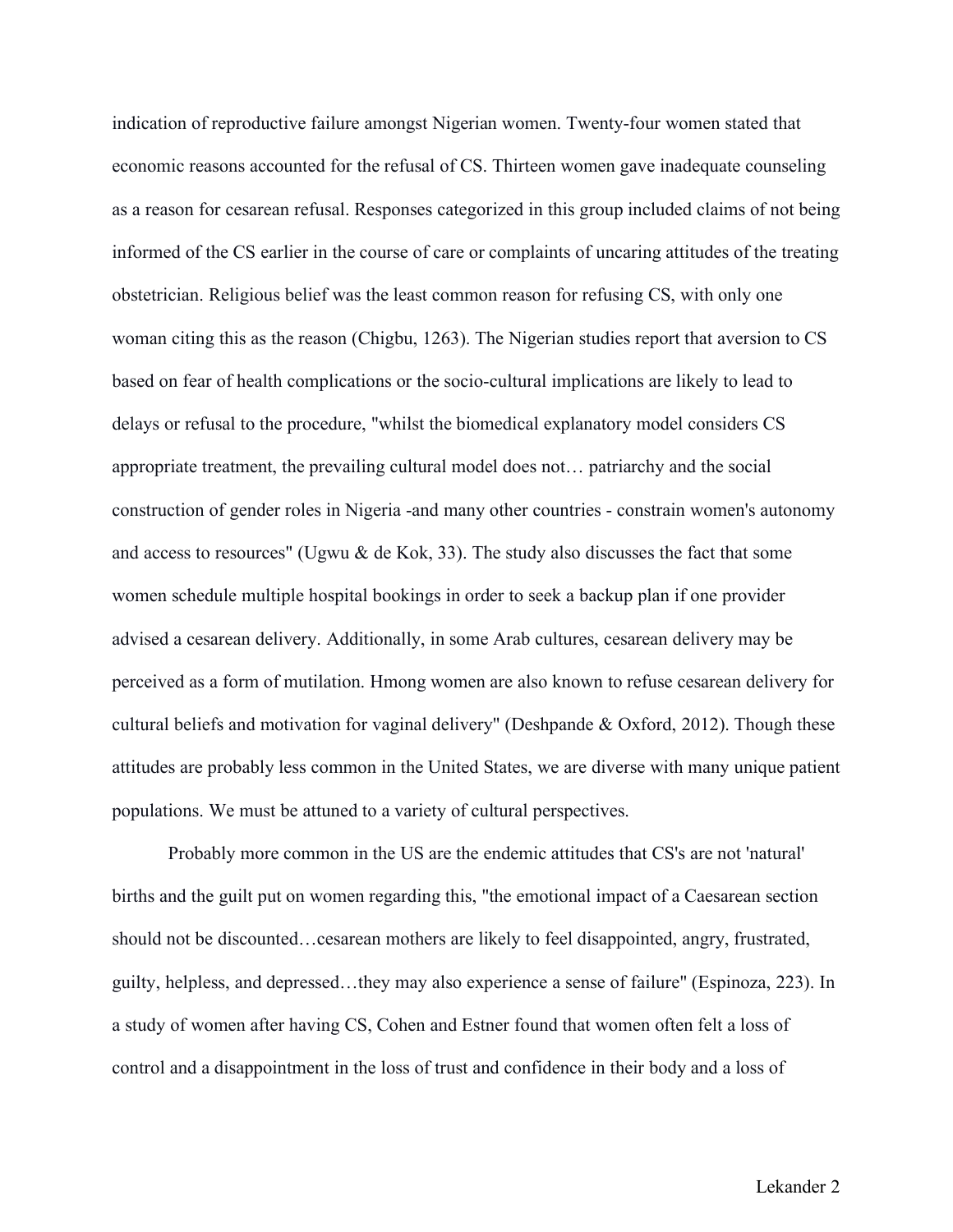femininity. Letters from women who experienced CS expressed the following feelings: "I have been physically bisected and emotionally dissected." "It has made me feel less than a total woman. I felt like I had failed..." "The times I try to explain to others the depths of my disappointment and heartache over my CS, the words just will not come out right… I always felt guilty thinking I was feeling sorry for myself, that I was ungrateful for my healthy child." "I feel cheated in a way and am still blaming myself and feeling like I did something wrong" (223).

The American College of Obstetrics and Gynecologists cite the most common reasons for the recommendation of cesarean delivery. These reasons include failure of labor to progress, fetal concern such as the umbilical cord may become pinched or compressed, or monitoring may detect an abnormal heart rate, multiple pregnancies, problems with the placenta, large baby, breech position, maternal infections, such as HIV or herpes, or maternal medical conditions like diabetes or elevated blood pressure The likelihood of needing a cesarean birth increases with the number of babies a woman is carrying. It is also common to require a CS following a previous CS (ACOG, 2018).

In the case of *McFall v Shimp* (1978), the court considered an order to compel Shimp to undergo a bone marrow extraction to save the life of his relative. The request was denied, and Judge John Flaherty stated that "one human being is under no legal compulsion to give aid or to take action to save another human being or to rescue" and "for a society which respects the rights of *one* individual, to sink its teeth into the jugular vein or neck of one of its members and suck from it sustenance for *another* member, is revolting to our hard-wrought concepts of jurisprudence" (*McFall v Shimp* 1978).

Additionally, robbery suspects cannot be forced to undergo surgery to remove critical evidence, such as a bullet, from their bodies. Persons suspected of drug dealing cannot be forced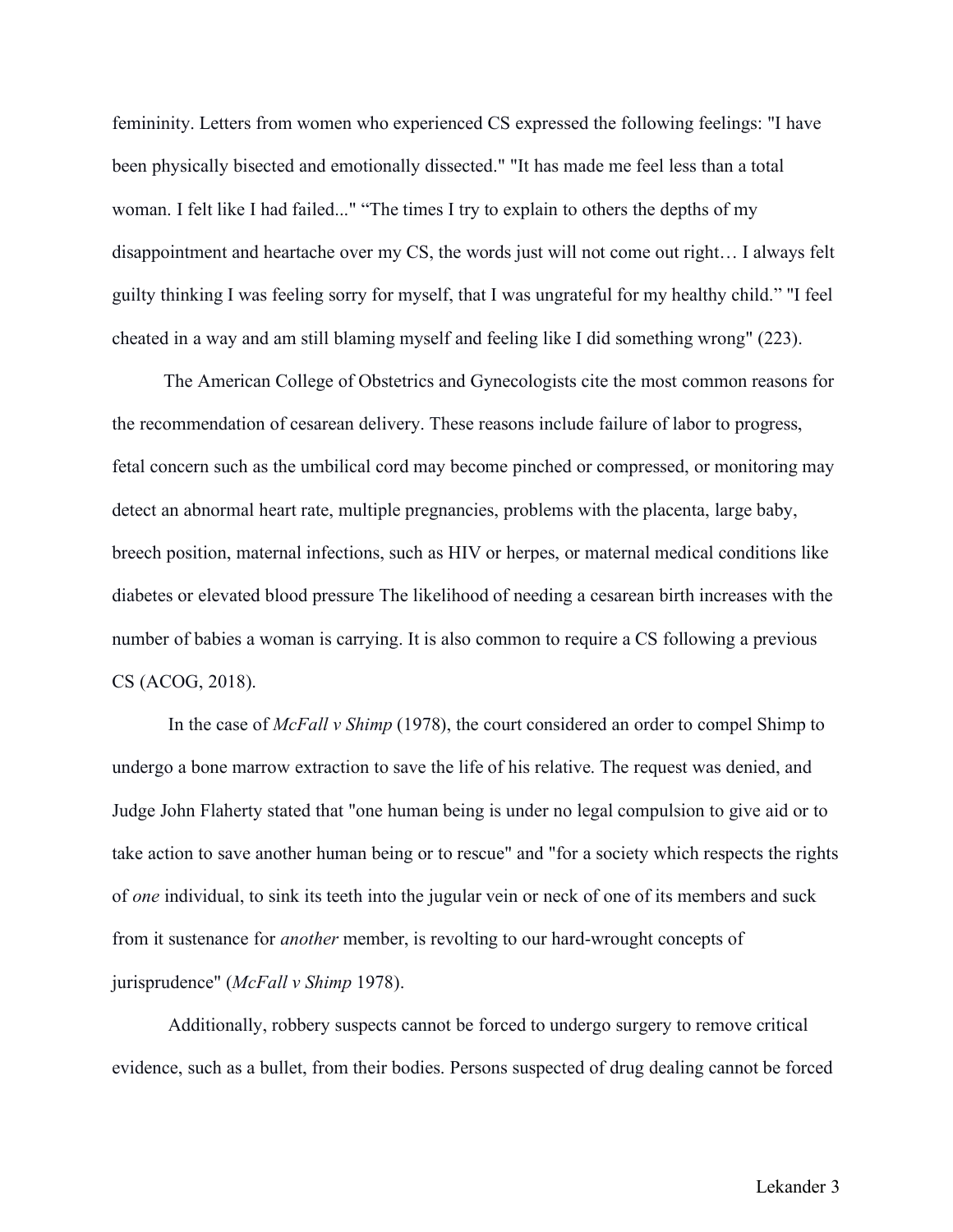to have their stomachs pumped if they swallow the evidence. Suspected rapists cannot be forced to undergo involuntary blood tests for AIDS. Parents cannot be forced to donate organs to their children, even if the child's life is at stake and the parent is the only appropriate donor. One may not be forced to donate bone marrow to a relative, as was upheld in *McFall v Shimp*. Organs cannot be taken from a cadaver without the prior consent of the person or next of kin (Daniels, 33). All of the above instances violate a person or patient's autonomy.

*Autonomy* is defined as the ability for self-governance. In most instances of refusal of CS, the woman is acting competently, and it cannot be argued otherwise. The three-condition theory of autonomy includes intentionality, understanding, and no coercion from external sources. Beauchamp and Childress define *competence* as the ability to perform a task, usually regarding medical treatment. Some of the various requirements of incompetence include: "inability to express or communicate a preference or choice, inability to understand one's situation and its consequences, inability to understand relevant information, inability to give a rational reason" (Beauchamp & Childress, 115-116). There are three reasons previously in which courts have overridden the autonomy of a patient: prevention of suicide, an interest in protecting third parties (usually in cases of parental refusal for treatment of young children), and the need to protect the integrity of the medical profession (Espinoza, 218). The only applicable argument from this reasoning is the protection of a third party. However, as stated previously, there is no precise determination of whether the fetus can or should be considered a third party. A mother and fetus have a relationship different from a parent-child relationship where the two are separate beings.

The law supports removing personal autonomy when a negative action or right is in question, meaning the restraint of an action to avoid harming others. Positive actions, usually requiring aid to others, are, on the other hand, usually not punishable. For example, this would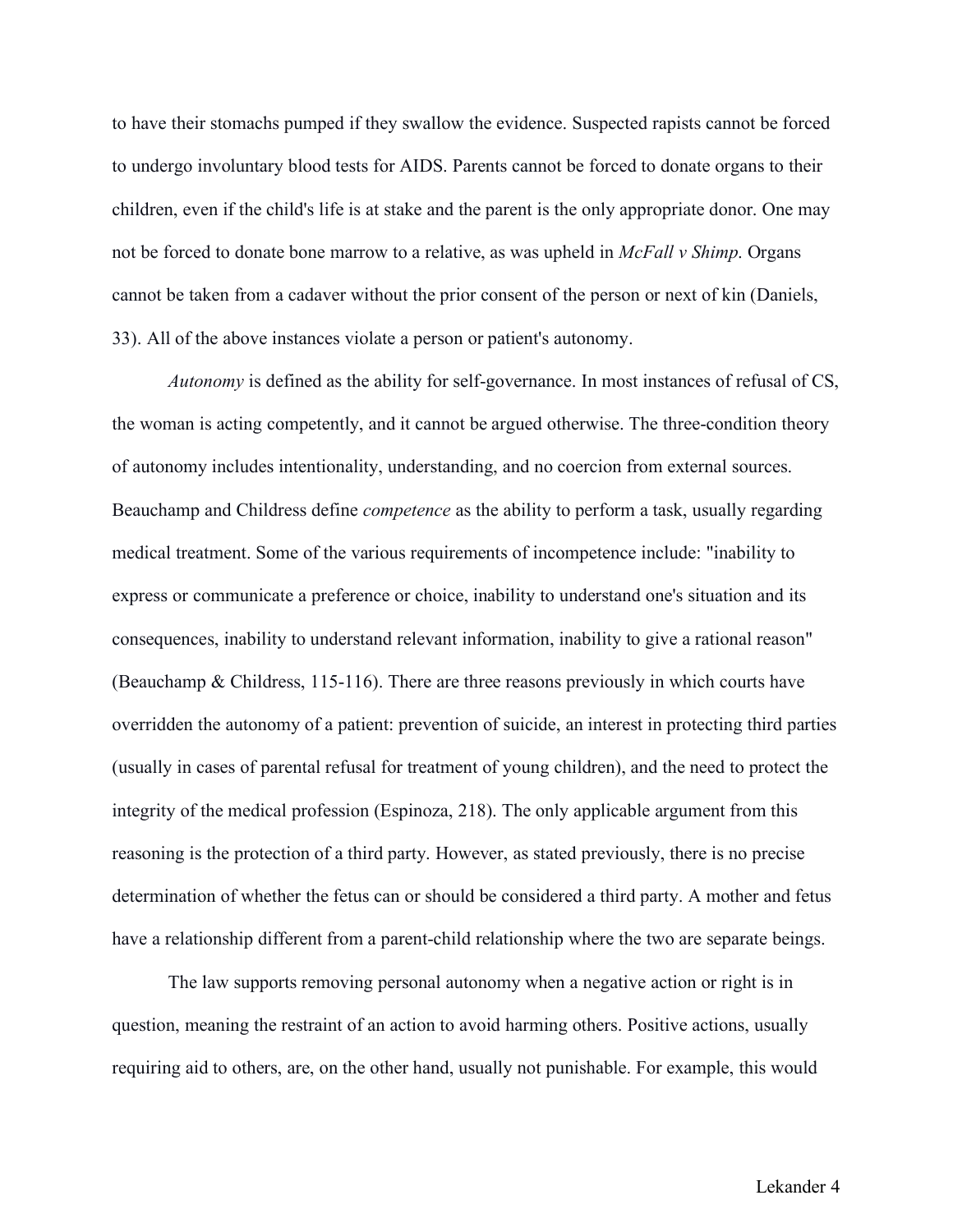mean that smoking or taking drugs while pregnant (negative action) would be punishable. In contrast, refusal of surgery or other procedure for the benefit of the unborn would not be justifiable as this would be considered a positive action. Similarly, in the *McFall v Shimp* case, it was determined that the donation of bone marrow (a positive action/right) against Shimp's wishes was not justifiable.

In 1987, a woman arrived at a Washington, DC hospital after two days of labor. After eighteen hours, she still had not delivered, and there was evidence of fetal distress. Physicians recommended a cesarean section, but the patient did not consent. Protected by a court order, they forced the surgery on her. However, other court cases have come to different conclusions. In New York, a female judge refused to order a cesarean section despite the physicians' predictions that the cord was wrapped around the baby's neck would strangle the baby if a vaginal birth were attempted. The judge reasoned that no one can be forced to have surgery for the benefit of another person, even if the other person is her unborn child. (Devettere, 282). Therefore, we cannot look to courts for guidance based on inconsistent rulings, and additionally, "data on courtordered obstetric interventions suggests that in almost one-third of cases in which court authority was sought for a medical intervention, the medical judgment was wrong in retrospect" (Harris, 787).

The principle of *justice* is also a factor to be considered when forcing CS. Justice is the "fair, equitable, and appropriate treatment in light of what is due or owed to affected individuals or groups" (Beauchamp & Childress, 268). Because pregnancy is an innately female burden, the fact that we live in a patriarchal society matters, "at best, women who do not adhere to the ideal of motherhood are thought to have improper motives, be of poor character, or simply thought of as bad mothers…at worst the trust these women placed in their doctors is betrayed, their fate is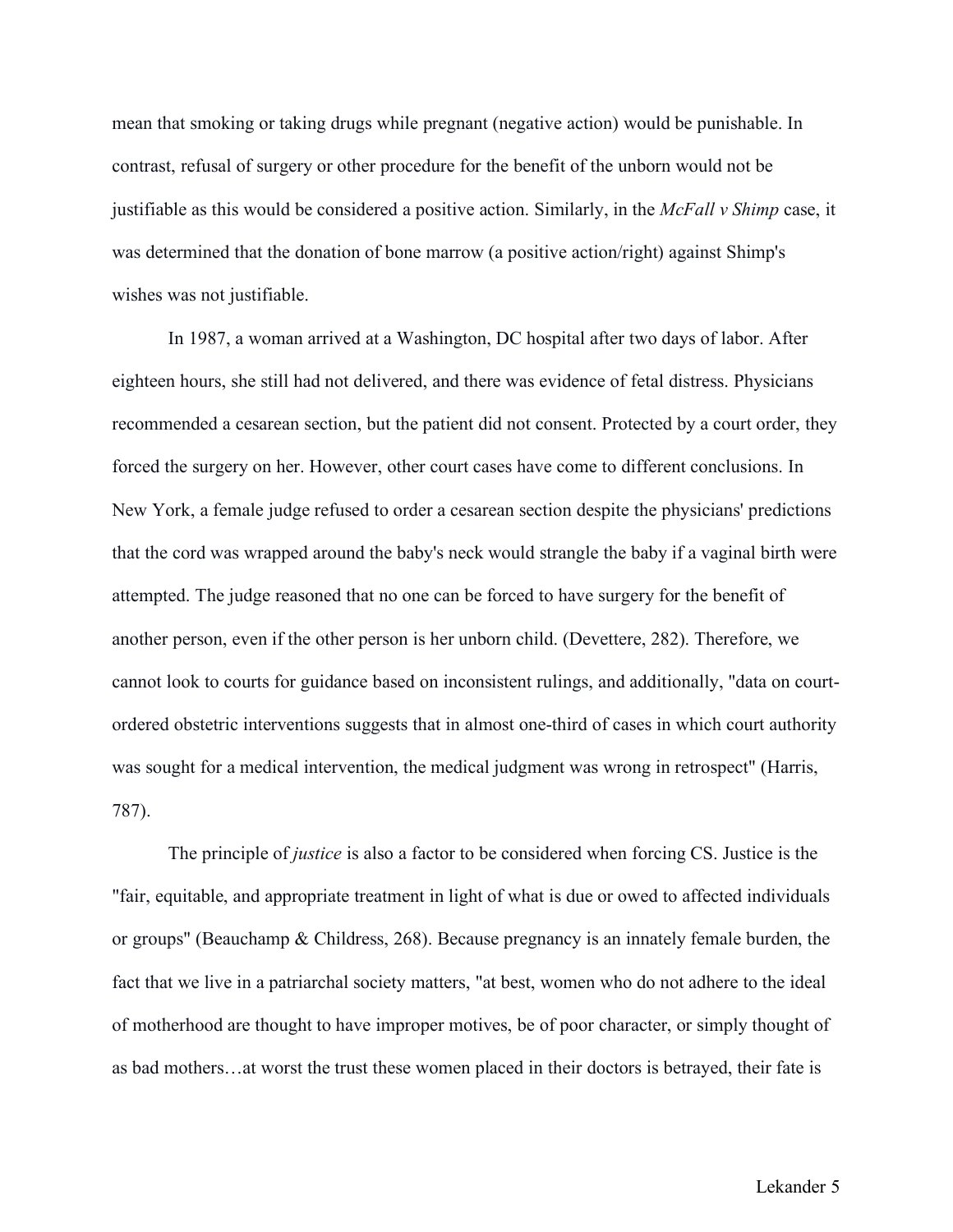decided quickly by a judge, and they are forced to have major surgery-all in an attempt to reinforce the belief that a mother should act selflessly" (Harris, 788).

Not only is there potential for gender to influence the outcome, but a 1987 study analyzing court-ordered CS and published in the New England Journal of Medicine found that in eighty-one percent of the cases, the women were black, Hispanic, or Asian. Twenty-four percent of these women did not speak English as their primary language (Espinoza, 226). The survey concluded that discrimination based on race and financial resources was a factor in the court ordering of CS. Further, poor women cannot afford to appeal a decision through the court system. CS's are also more of a burden to poor women who may not have paid maternity leave and thus have a more limited recovery time due to economic burdens. Further, these lowerincome workers often work in occupations involving physical labor.

Court orders for obstetric interventions on behalf of the fetus are more often sought against poor women of color, deemed a 1990 Florida study of drug and alcohol use during pregnancy. The study showed that although the rate of positive urine test results for drug and alcohol use among pregnant women was slightly higher among white women than black women, black women were ten times more likely to be reported to health authorities. Speaking of the vulnerability to racism that is embedded in the maternal-fetal conflict, Harris in *Obstetrics & Gynecology* writes, "when we separate the moral obligations owed to the pregnant woman and fetus, racism might become masked as fetal protection…racial and social prejudices might find their way into the identification of fetal interests and so-called conflicts" (Harris, 788).

As of 1987, the American College of Obstetrics and Gynecology (ACOG) tends to support the maternal wishes stating that "actions of coercion to obtain consent or force a course of action limit maternal freedom of choice, threaten the doctor-patient relationship, and violate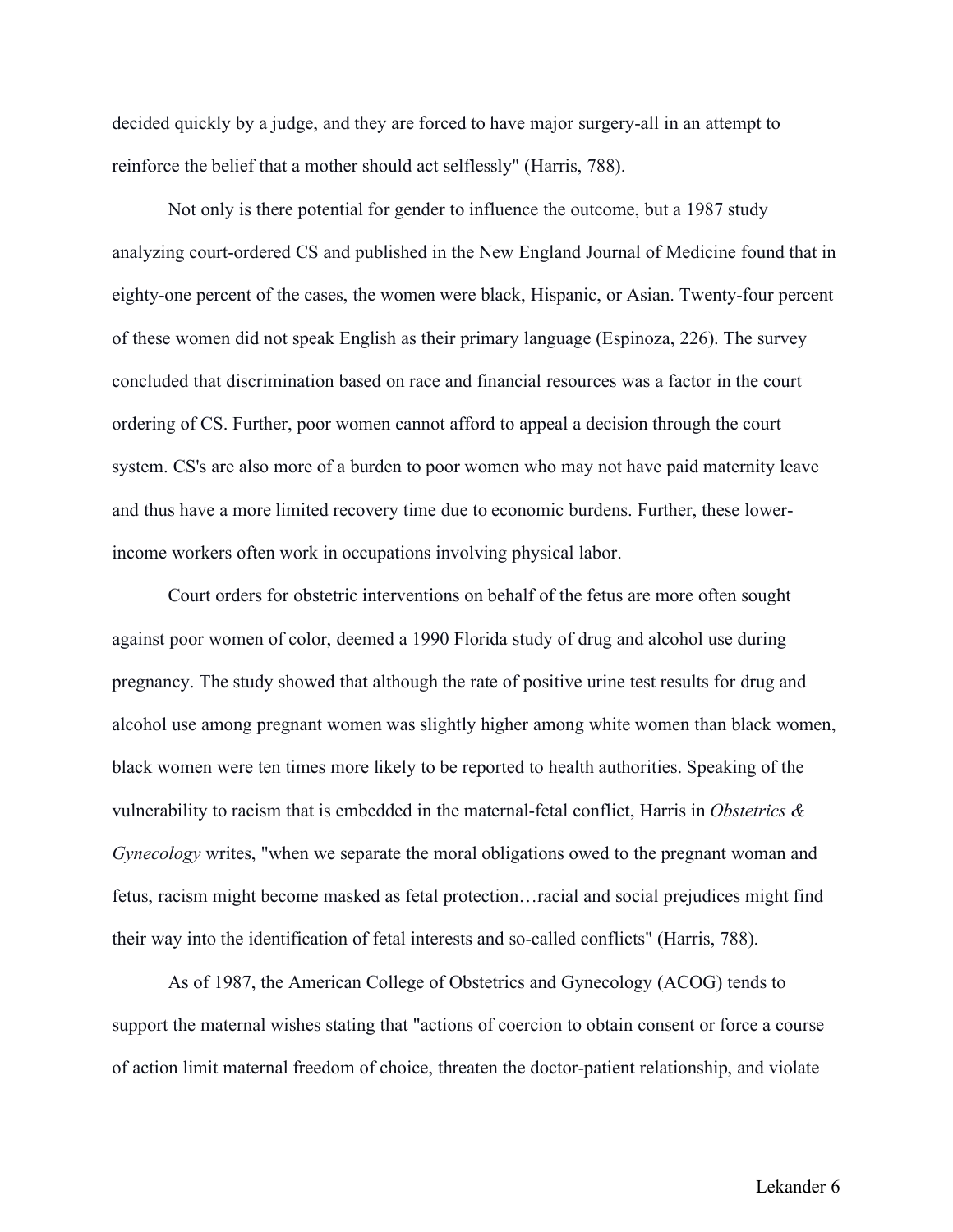the principles underlying the informed consent process" (14). In obstetrics, typically the obstetrician and the woman work in tandem toward the wellbeing of the fetus, "however, the pregnant woman may decide that the risk is greater than she wishes to accept, or she may doubt the benefit to be realized…because of the inability to determine absolutely when a situation is harmful to the fetus and to guarantee absolutely that the pregnant woman will not be harmed, great care should be exercised to present a balanced evaluation of maternal and fetal expectations." ACOG notes, however, that upon refusal, the doctor should not abandon fetal interests but rather supply her with counseling from a variety of other sources, including pediatric or neonatal specialists, so that the woman can clarify her position knowing all the available facts. Also recommended if the issue is a consultation with the hospital ethics committee. ACOG warns against court orders, noting the destructive effect on autonomy and the doctor-patient relationship, stating that "in light of the preceding considerations, resorting to the courts is almost never justified" (14).

The American Medical Association agrees with ACOG regarding forcible CS. The AMA feels strongly that court orders or judicial intervention are not recommended in these cases. The judge must make a quick decision without a formal background in medicine. Only the physician who ordered the court interference can provide a medical perspective. The woman is most likely unable to provide a defense. All of this aside, court orders are harmful to the patient-physician relationship and future patients. They create an adversarial relationship and may discourage patients from seeking medical treatment in the future based on the dissolution of trust and respect.

*Beneficence* refers to the general moral obligation to act for the benefit of others (Beauchamp & Childress, 218). The argument in favor of promoting beneficence of the fetus is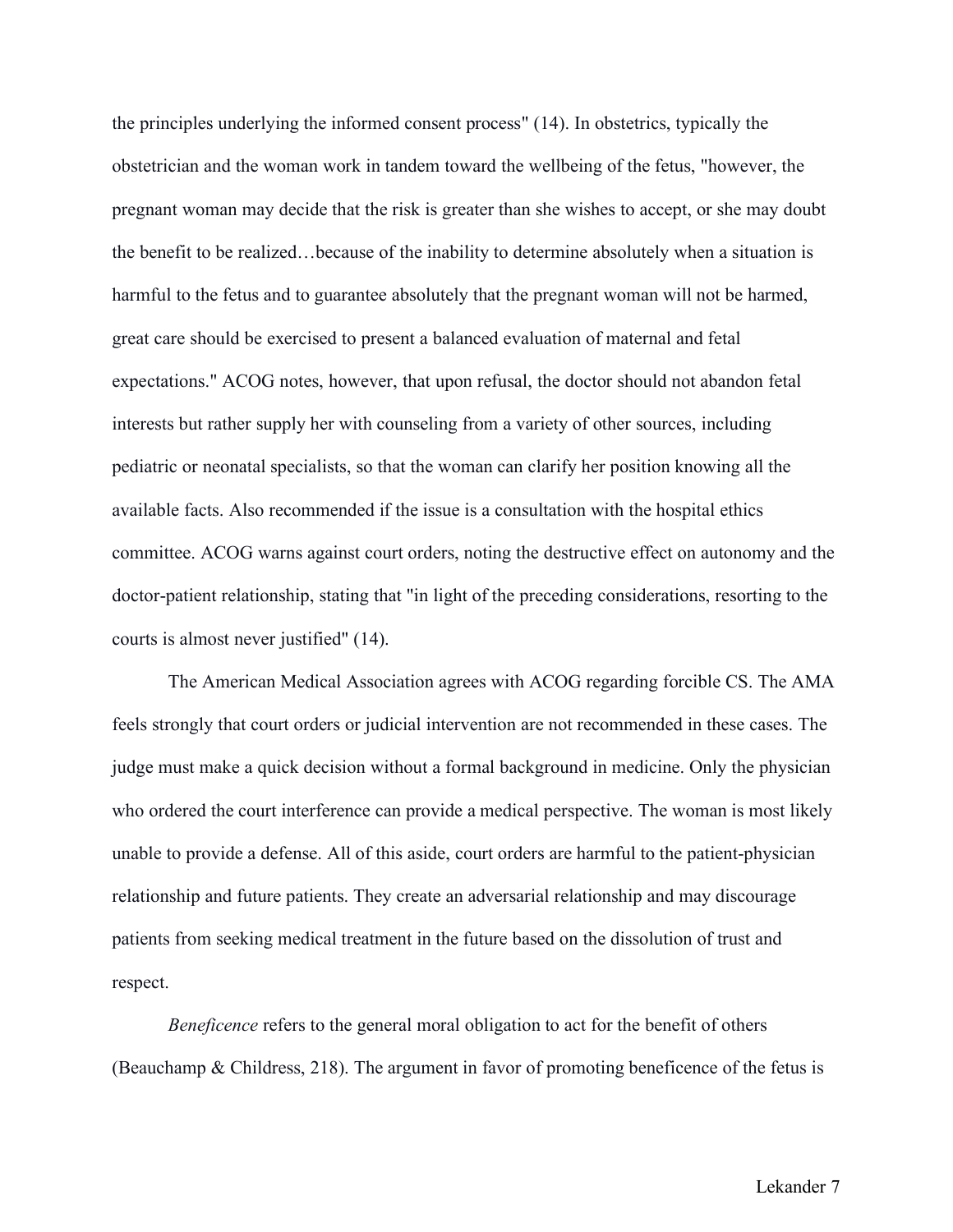challenging based on the disagreements surrounding the right to life of a fetus and when that right becomes compelling. The fetus has the potential for life, and thus some consider it a person, but others do not take this perspective until birth. Thus, it is challenging to claim that the fetus's rights outweigh those of the mother. Science, philosophy, and religion have not reached a clear consensus on this matter and most likely will not anytime soon. Some argue that if the woman elected not to get an abortion in the first or second trimester, she has revoked her autonomy or right not to act in the fetus's best interest. However, Espinoza astutely states, "pregnant women do not waive their right to the primacy of their own health by their decision to engage in the reproductive process for as long as possible" (Espinoza, 219). Following this flow of reasoning, some say that only at viability should a fetus be treated as a person.

*Paternalism* reflects the conflict between beneficence and autonomy. Paternalism is defined as the "intentional overriding of one person's preferences or actions by another person" (Beauchamp & Childress, 232). Paternalism is especially problematic when looked at along with justice. For example, forcible CS involves traditionally male doctors deciding for a woman based on the presumption that they are more knowledgeable and should be trusted. Additionally, this view is substantiated in light of the studies of forced CS occurring more often on minority women. Not only is paternalism problematic, but it is also particularly so in the situations of female minority patients.

The utilitarian perspective based upon utility or the single principle of beneficence argues that one is compelled to maximize the good for all parties involved when possible or that the ends justify the means. This perspective can be used to support forced CS when the fetus's life is in danger, and the CS will likely not cause significant harm to the mother. This is because the emotional and physical harm to the woman would most likely be lesser than that incurred by the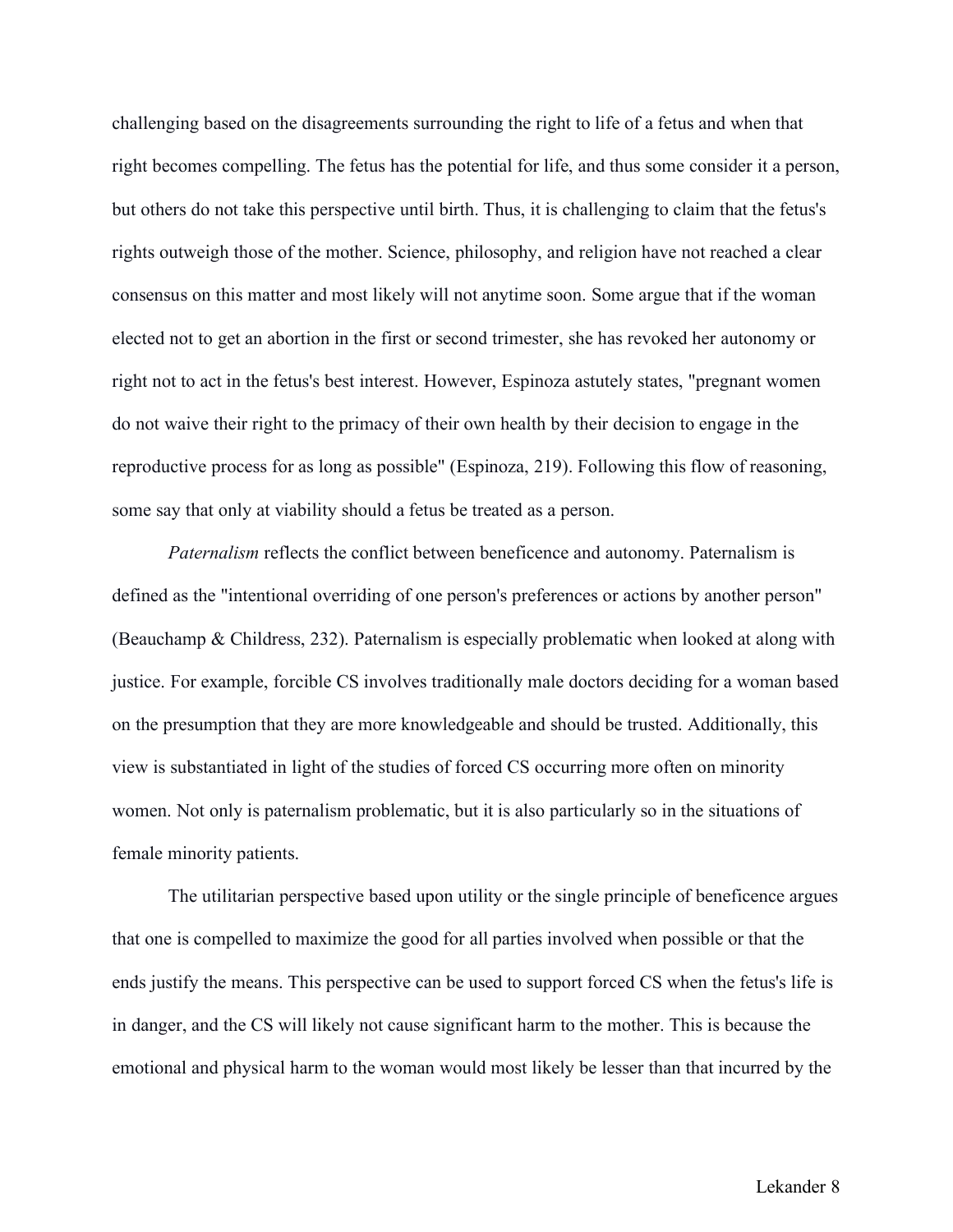fetus if the surgery were not performed. According to Savulescu, a proponent of this utilitarian opinion, the state is justified in compelling emergency medical interventions like cesarean sections because the state can rightly demand circumstantial sacrifices of citizens. State intervention is justified, he argues, if the harm to A (mother) of I (intervention) is below an acceptable threshold, and the harm to B (fetus) of no intervention (I) is great. He gives the example of requiring a patient to donate a drop of blood for another patient who will otherwise die, quoting Mill—"everyone who receives the protection of society owes a return for the benefit… what smaller return could be asked than a drop of blood to save a life?" (Savulescu, 14). The utilitarian view would negate the case of *McFall v Shimp* because it would see a net benefit come from forcing Shimp to donate bone marrow to save his cousin's life. Similarly, it would condone forcing one person to donate their organs if the organs would save two or more lives, even if it harmed the donor. Beauchamp and Childress agree that the principle of beneficence is not sufficiently foundational to ground all other moral principles and rules in the way utilitarian's have argued (218). I agree that beneficence cannot take precedence over the other equally apt principles.

The utilitarian perspective is not frequently cited in medicine, however. The framework best supported by medicine is a deontological perspective. Deontology ensures that the means justify the ends and holds that every action is inherently right or wrong. Right actions are usually those that respect the rights of others and our duties to others. The rights and duties are not forsaken for the purposes of a particular outcome, "in the world of doctor and patient if the doctor suggests a course of treatment, the patient has a right to refuse the treatment, and the doctor has a duty to respect her refusal…this familiar deontological model currently guides decision making in the doctor-patient relationship, in the form of the doctrine of informed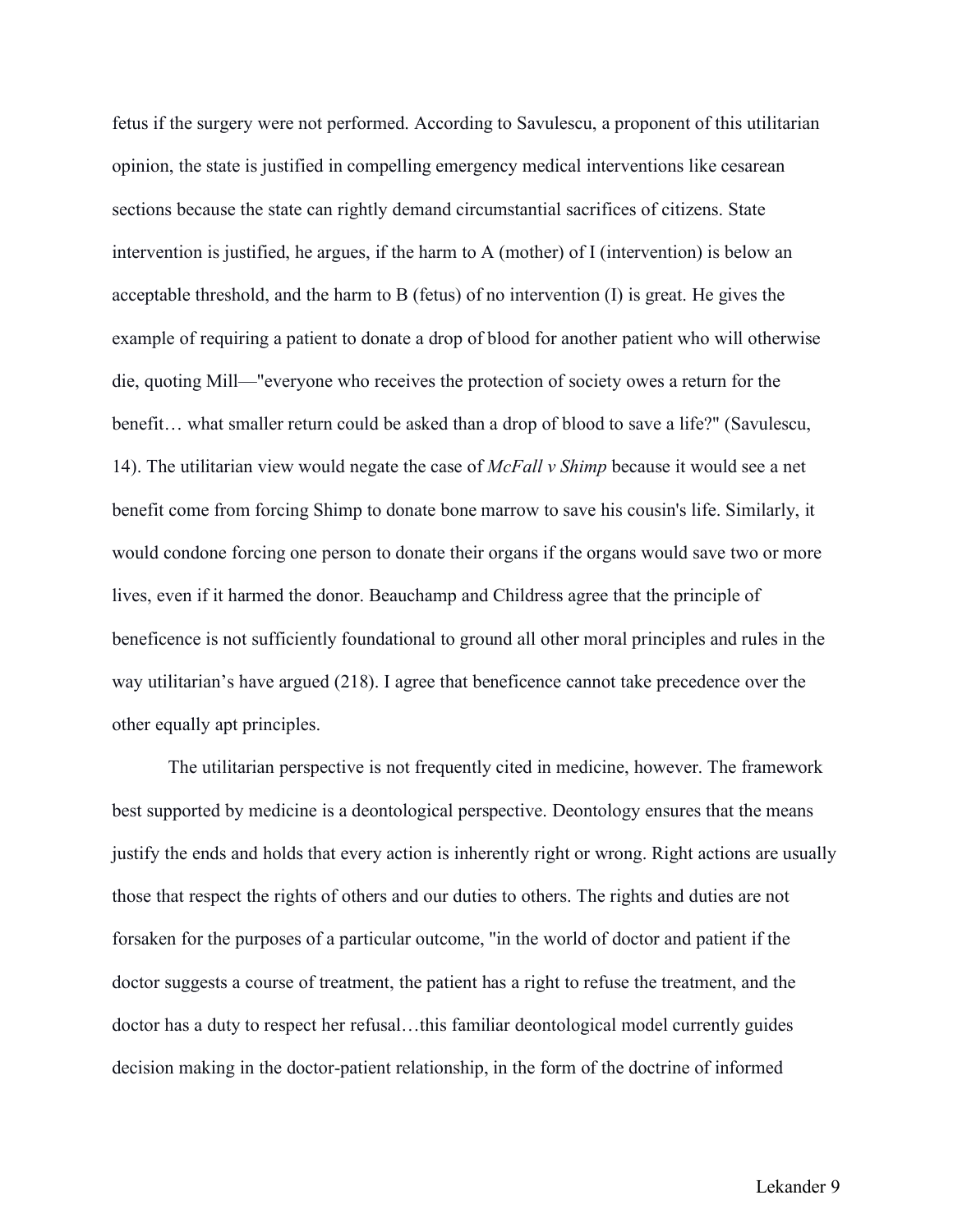consent" (Knopoff, 507). Beauchamp and Childress describe the mutually beneficial relationship stating, "the moral demand that we treat others as ends requires that we assist them in achieving their ends and foster their capacities as agents, not merely to avoid treating them solely as means to our ends" (105). I support the deontological perspective in medicine because it preserves patient autonomy and supports the unique doctor-patient relationship, and the future goods to come out of it remain sacred.

Based on the principles of autonomy and justice and the dark side of beneficence being paternalism, forcible CS is never justified. The deontological perspective is more applicable to medicine and the plight of maternal-fetal conflict. Both the AMA and ACOG support the mother's decision when she is supplied with the vital information to decide based on her life and her family's best interest. So long as the woman acts competently and makes informed decisions with the necessary tools, no one has the right to force an unwanted procedure on someone, even if potential life is intrinsically involved.